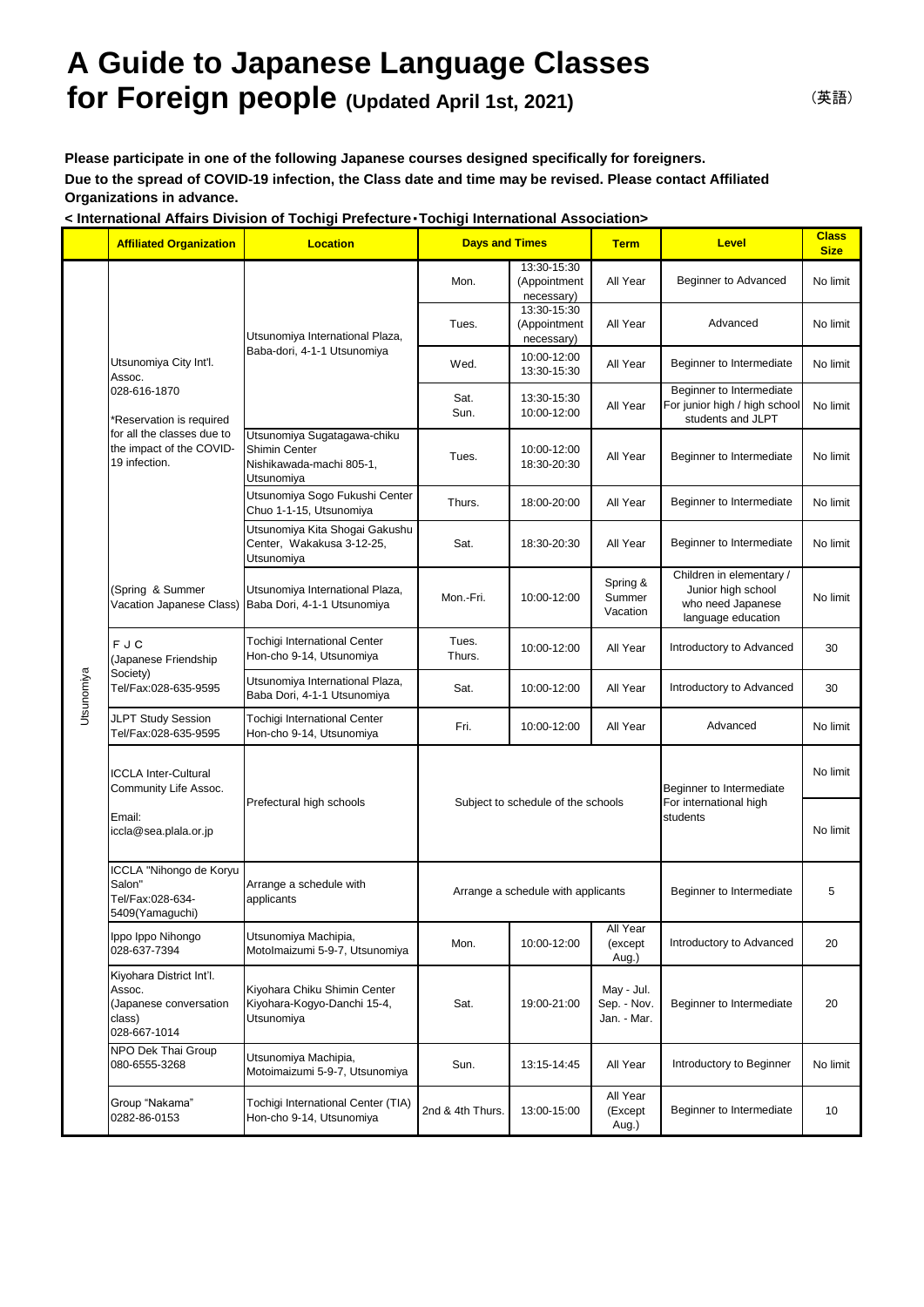|          | <b>Affiliated Organization</b>                                                                                                                                 | <b>Location</b>                                                                                         | <b>Days and Times</b>   |             | <b>Term</b>              | <b>Level</b>                 | <b>Class</b><br><b>Size</b>                                   |
|----------|----------------------------------------------------------------------------------------------------------------------------------------------------------------|---------------------------------------------------------------------------------------------------------|-------------------------|-------------|--------------------------|------------------------------|---------------------------------------------------------------|
| Ashikaga | Ashikaga Int'l.<br>Assoc. 0284-43-2412<br>(Nihongo Waiwai)<br>(Nihongo Konbanwa)<br>(Nihongo Kyoshitsu<br>Nakayoshi)<br>(Nihongo Wakuwaku)<br>(Nihongo Yokoso) | Ashikaga Shimin Plaza<br>Asakura-cho 264, Ashikaga                                                      | Wed.                    | 10:00-11:00 | All Year                 | Beginner to Intermediate     | No limit                                                      |
|          |                                                                                                                                                                |                                                                                                         | Wed.                    | 19:30-20:30 | All Year                 | Beginner to Intermediate     | No limit                                                      |
|          |                                                                                                                                                                |                                                                                                         | 1st, 2nd, 3rd Fri.      | 19:30-21:00 | All Year                 | Beginner to Intermediate     | No limit                                                      |
|          |                                                                                                                                                                | Ashikaga Shogai gakushu Center,<br>Aioi-cho 1-1, Ashikaga                                               | Tues.                   | 19:30-20:30 | All Year                 | Beginner to Intermediate     | No limit                                                      |
|          |                                                                                                                                                                |                                                                                                         | Thurs.                  | 10:00-11:00 | All Year                 | Beginner to Intermediate     | No limit                                                      |
| Tochigi  | Tochigi City Int'l. Assoc.<br>0282-25-3792<br>(Nihongo Kyoushitsu<br>Sunday Class)                                                                             | Tochigi Dai-Go (5) Chiku<br><b>Community Center</b><br>Hakonomori 31-36, Tochigi City                   | 1st. 2nd, 3rd.<br>Sun.  | 10:00-12:00 | All Year                 | Beginner                     | 20                                                            |
|          | Tochigi City Int'l. Assoc.<br>(Nihongo Kyoushitsu<br>Ohira Class)<br>0282-25-3792                                                                              | Tochigi-shi Ohira Community<br>Center<br>Ohira-machi Kurai 2001-3,<br><b>Tochigi City</b>               | 1st, 3rd Sat.           | 10:00-11:30 | All Year                 | Beginner                     | 20                                                            |
|          | Tochigi City Ohira Human<br><b>Rights Hall (Japanese</b><br>lecture)<br>0282-43-6611                                                                           | Tochigi-shi Ohira Human Rights<br>Hall Ohira-machi Arai 1305-3,<br><b>Tochigi City</b>                  | 1st, 2nd Sat.           | 20:00-22:00 | All Year                 | Beginner                     | Around 10                                                     |
|          | Sano Int'l. Assoc.                                                                                                                                             | <b>Residential Activity Center</b><br>(Shimin Katsudo Center<br>'Koko Net")<br>Oohashi-cho 3211-5, Sano | 1st & 3rd Sun.          | 14:00-16:00 | Apr.-Sep.<br>Oct.-Mar.   | Beginner to Advanced         | 20                                                            |
| Sano     | Japanese Class for<br>Foreign people<br>0283-24-4447                                                                                                           |                                                                                                         | 2nd & 4th Tues.         | 16:00-18:00 |                          | Beginner to Advanced         | 5                                                             |
|          | Kanuma Int'l. Friendship<br>Assoc.<br>(Marugoto Nihongo<br>Kyoushitsu)<br>0289-60-5931                                                                         | Kanuma Shimin Joho Center<br>Bunkabashi-cho 1982-18,<br>Kanuma                                          | Thurs.                  | 19:00-20:30 | All Year                 | Introductory to Intermediate | No limit                                                      |
|          | Kanuma Int'l. Friendship<br>Assoc.<br>Sobachoko Nihongo<br>Kyoshitsu)<br>0289-60-5931                                                                          | Kanuma Shimin Joho Center<br>Bunkabashi-cho 1982-18,<br>Kanuma                                          | Wed.                    | 10:00-11:30 | All Year                 | Introductory to Intermediate | No limit<br>(Nursery<br>available.<br>$200$ yen<br>per time.) |
|          | Kanuma inti. Friendsnip<br>Assoc.<br>(KIFA Nihongo Kyoshitsu<br>0289-60-5931                                                                                   | Machinaka Koryu Plaza<br>Shimoyokomachi 1302-5,<br>Kanuma                                               | Wed.                    | 13:00-16:00 | All Year                 | Introductory to Advanced     | 5                                                             |
| Kanuma   | Global Group (Global Caf<br>é) 080-6702-2441                                                                                                                   | Kitainukai Community Center<br>Satsuki-cho 16, Kanuma                                                   | 1st Wed.                | 10:00-13:00 | April and<br>December    | Beginner to Advanced         | About 20                                                      |
|          |                                                                                                                                                                |                                                                                                         | 1st Sat.                | 10:00-13:00 | June and<br>October      | Beginner to Advanced         | About 20                                                      |
|          | Niihongo FC<br>(Nihongo Kyoshitsu)<br>090-6548-2766<br>080-3557-2820                                                                                           | <b>Tobudai Community Center</b><br>Midori-cho 1-3-36,<br>Kanuma                                         | Sun.                    | 13:00-16:00 | All Year                 | Beginner to Advanced         | No limit                                                      |
|          |                                                                                                                                                                | Higashi Ooashi Community<br>Center<br>Kamihinata 375,<br>Kikusawa Community Center                      | Sun.                    | 17:00-20:00 | All Year                 | Beginner to Advanced         | No limit                                                      |
|          |                                                                                                                                                                | riboobi 2.2107.1                                                                                        | Sun.                    | 10:00-11:30 | All Year                 | Beginner to Advanced         | No limit                                                      |
| Nikko    | Nikko Int'l Assoc.<br>(Nikko-shi Nihongo<br>Kyoshitsu)<br>0288-21-5196                                                                                         | Nikko Community Support Center<br>Imaichi 304-1, Nikko                                                  | 1st, 3rd, 4th<br>Thurs. | 19:00-20:30 | Mar to Jun<br>Sep to Dec | Beginner to Advanced         | Around 10                                                     |